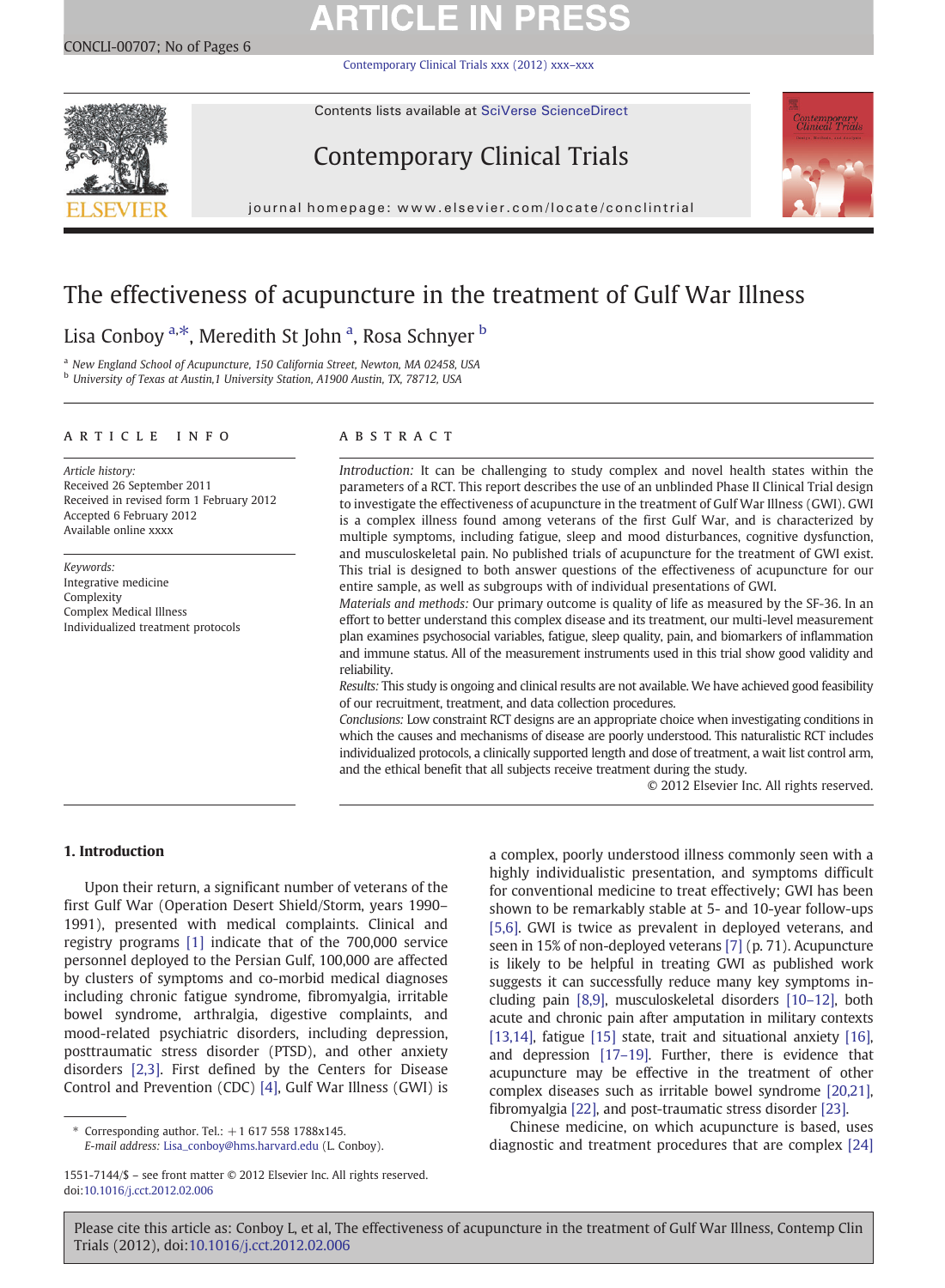2 L. Conboy et al. / Contemporary Clinical Trials xxx (2012) xxx–xxx

and tailored to each individual's specific symptoms. Although this individualized treatment ideal is often replaced in clinical research with standardized protocols for the purposes of reliability and simplicity, the complexity of the medicine is a core concept and strength of traditional acupuncture and can be maintained successfully in a RCT format [25–[28\].](#page-5-0) This study is designed to allow for individualized treatment protocols which allow veterans to receive care that is directed specifically at their most distressing symptoms. Numerous studies have shown acupuncture is well tolerated by patients, safe, and cost-effective compared to routine care [\[29\].](#page-5-0)

Using questionnaires, physician assessment and medical histories, we are measuring the severity of symptoms before treatment, and every 2 months until the treatment period is completed at 6 months. One group of patients will receive acupuncture evaluation and treatment twice per week for 6 months. The wait-list comparison group will continue usual care from baseline for 2 months, at which point they will begin weekly treatments for 4 months. Based on the clinical experience of our expert practitioners we expect this length of treatment will be enough for subjects to receive significant benefit. Along with survey measures at baseline, 2, 4 and 6 months, we are also sampling blood from our subjects to help identify possible disease mechanisms for the illness and track the effects of treatment.

### 2. Materials and methods

All of our study processes are approved and oversight is provided by: 1) The New England Institutional Review Board [\(http://www.neirb.com/\)](http://www.neirb.com/), 2) United States Army Human Research Protection Office [\(https://mrmc-www.](https://mrmc-www.army.mil/rodorphrpo.asp) army[.mil/rodorp](https://mrmc-www.army.mil/rodorphrpo.asp)hrpo.asp).

### 2.1. Inclusion/exclusion

The study results will be generalizable to individuals with Gulf War Illness as determined by responses on the Gulf War Illness Symptom Checklist [\[30\]](#page-5-0) and who also meet the following inclusion/exclusion criteria set forth in the federal definition of Gulf War Illness as used for the Gulf War Registry: 1) deployed to the "Gulf Theater of operations, as defined by 38 CFR 3.317, includes Iraq, Kuwait, Saudi Arabia, Bahrain, Qatar, the United Arab Emirates, Oman, the Gulf of Aden, the Gulf of Oman, the Persian Gulf, the Arabian Sea, the Red Sea, and the airspace above all of these locations" in the years 1990–1991, 2) they have at least 2 of the following symptoms from the 3 CDC clusters of symptoms [\[31\]](#page-5-0) that have lasted for more than 6 months. Each symptom cluster must be characterized as "mild-moderate" or "severe" with at least one symptom in each cluster required to be severe. Please see Table 1.

### 2.2. Recruitment and consent

We are recruiting via local advertisements and direct mailing to veterans on the Defense Manpower Data Center ([http://www.virec.research.va.gov/Non-VADataSources/](http://www.virec.research.va.gov/Non-VADataSources/DMDC.htm) [DMDC.htm](http://www.virec.research.va.gov/Non-VADataSources/DMDC.htm)). Because the demographics of GWI veterans are unpublished, we could not guarantee a sufficient population of GWI veterans in the Boston area. Thus we designed the

#### Table 1

CDC symptom clusters for Gulf War Illness.

### A-Fatigability

• fatigue 24 hours or more after exertion

- B-Mood and Cognition
- feeling depressed or
- feeling irritable or
- difficulty thinking or concentrating or
- feeling worried, tense, anxious or
- problems finding words or • problems getting to sleep
- C-Musculoskeletal
- joint pain or muscle pain

Exclusion:

- Potential subjects will be excluded if they are:
- Currently enrolled in another clinical trial
- Have another disease that likely could account for the symptoms, as determined by our Medical Monitor
- Severe psychiatric illness (in the last 2 years psychiatric hospitalization, suicidal attempt, alcohol or substance abuse, use of antipsychotic medication) as measured by our primary screening instrument the Primary Care Evaluation of Mental Disorder (Prime MD) [\[49\]](#page-5-0).
- Unable to complete the protocol on based on the evaluation of the Medical Monitor
- Participants will not be excluded due to age, race, ethnicity, or gender limitations.
- Since this study is limited to United States veterans with Gulf War Syndrome, we do not expect subjects to be minors, illiterate, or unable to speak or understand English.

study to include treatment sites around the state, and built in a mechanism to add treatment sites in areas that GWI veterans are found to be clustered. Thirty treatment sites are currently operational. This design has the added benefit of allowing veterans to attain treatments near where they live and work; a technique which should bolster adherence. Further, subjects are encouraged (but not required) to remain with the same acupuncturist for the whole study period to allow for a fuller development of patient–practitioner rapport.

The informed consent process occurs in two stages. Verbal informed consent is requested prior to the initial telephone screening, and written informed consent is administered in person, at the start of the screening visit. Please see [Fig. 1.](#page-2-0)

#### 2.3. Measurement

To better understand GWI and how acupuncture may be effective, we are using validated instruments to collect information on baseline and study-related changes that may occur in the subjects': 1) biology, such as inflammatory cytokines associated with GWI manifestation [\[32\],](#page-5-0) 2) psychosocial attitudes and functioning such as perceived social support and improvements in social functioning, 3) symptomatology such as medical history and other symptoms. See [Table 2](#page-2-0).

Correlations between disease factors (such as main GWI symptom) and treatment factors (such as specific acupuncture diagnosis and practitioners' prognosis for each case) will also be considered in order to understand how acupuncture might work in the treatment of GWI. Last, toward the aim of better understanding this disease and its treatment, correlational analyses of symptom expression and treatment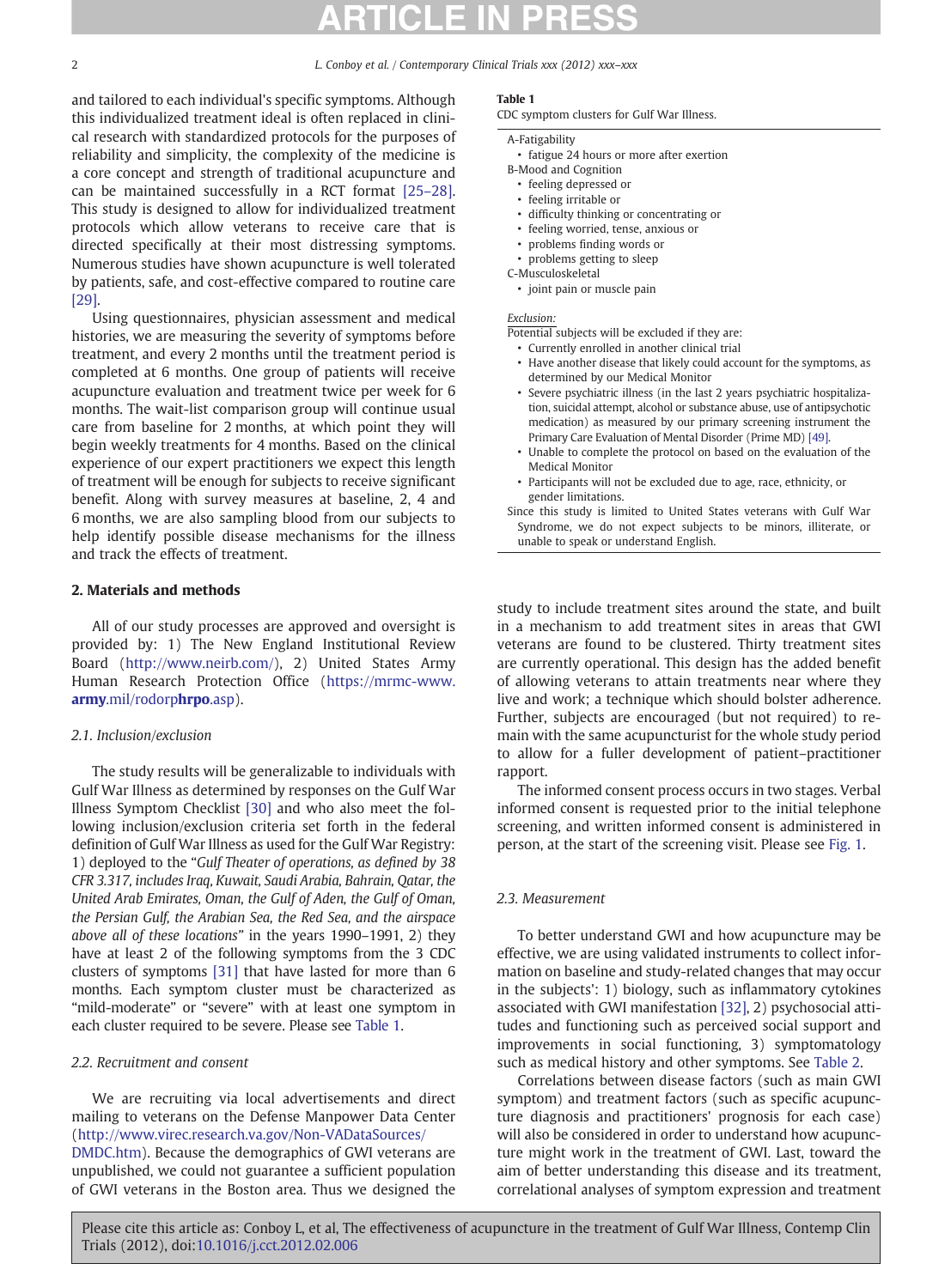L. Conboy et al. / Contemporary Clinical Trials xxx (2012) xxx-xxx

<span id="page-2-0"></span>

Fig. 1. Recruitment/randomization flowchart: the effectiveness of acupuncture in the treatment of Gulf War Illness.

effectiveness by socioeconomic status, ethnicity, race, and comorbidities will also be conducted.

Because GWI is a complex illness with multiple manifestations, we have chosen to design our treatment

#### Table 2

GWI measurements.

- The SF-36 [\[50\]](#page-5-0)
- Multidimensional Assessment of Fatigue [\[51\]](#page-5-0)
- The Profile of Mood States [\[52\]](#page-5-0)
- Pittsburg Sleep Quality Index [\[53\]](#page-5-0)
- Measure Your Medical Outcomes Profile111 [\[54\]](#page-5-0)
- Beck Anxiety Inventory [\[55\]](#page-5-0)
- McGill Pain Scale [\[56\]](#page-5-0)
- Carroll Depression Scale [\[57\]](#page-5-0)
- Social support, Social Networks, and Stress [\[58,59\]](#page-5-0)
- Medication use and Expectations for Treatment • Blood draw to examine levels of selected markers of inflammation, stress, and immune function
- Standardized practitioner recorded accounts of effects of Acupuncture Treatment

plan to offer subjects tailored individualized treatments. Our treatment protocol is based on published effective protocols in similar disease, for example PTSD [\[33\]](#page-5-0) as well as clinical experience. Due to the individualized nature of the treatments, systematic detailed records will be kept by practitioners of each treatment visit including: symptom presentation and consequent diagnosis, dose of acupuncture (measured as number of needles used and techniques applied), treatment effects. Additional clinical observations will be solicited qualitatively using an open response question format. This information is critical to best understand how acupuncture might be work and how the most effective treatment schedules can be designed. This treatment level data will also be examined for trends to better understand which specific types of treatment are most effective in the treatment of GWI.

Due to its novelty, complexity, and variability a single measure of severity that addresses all possible presentations of GWI does not exist. Thus we chose to use a general measure of health as the main outcome. Our primary outcome, the SF-36 [\[34\]](#page-5-0) is a 36-item measure of global health. It is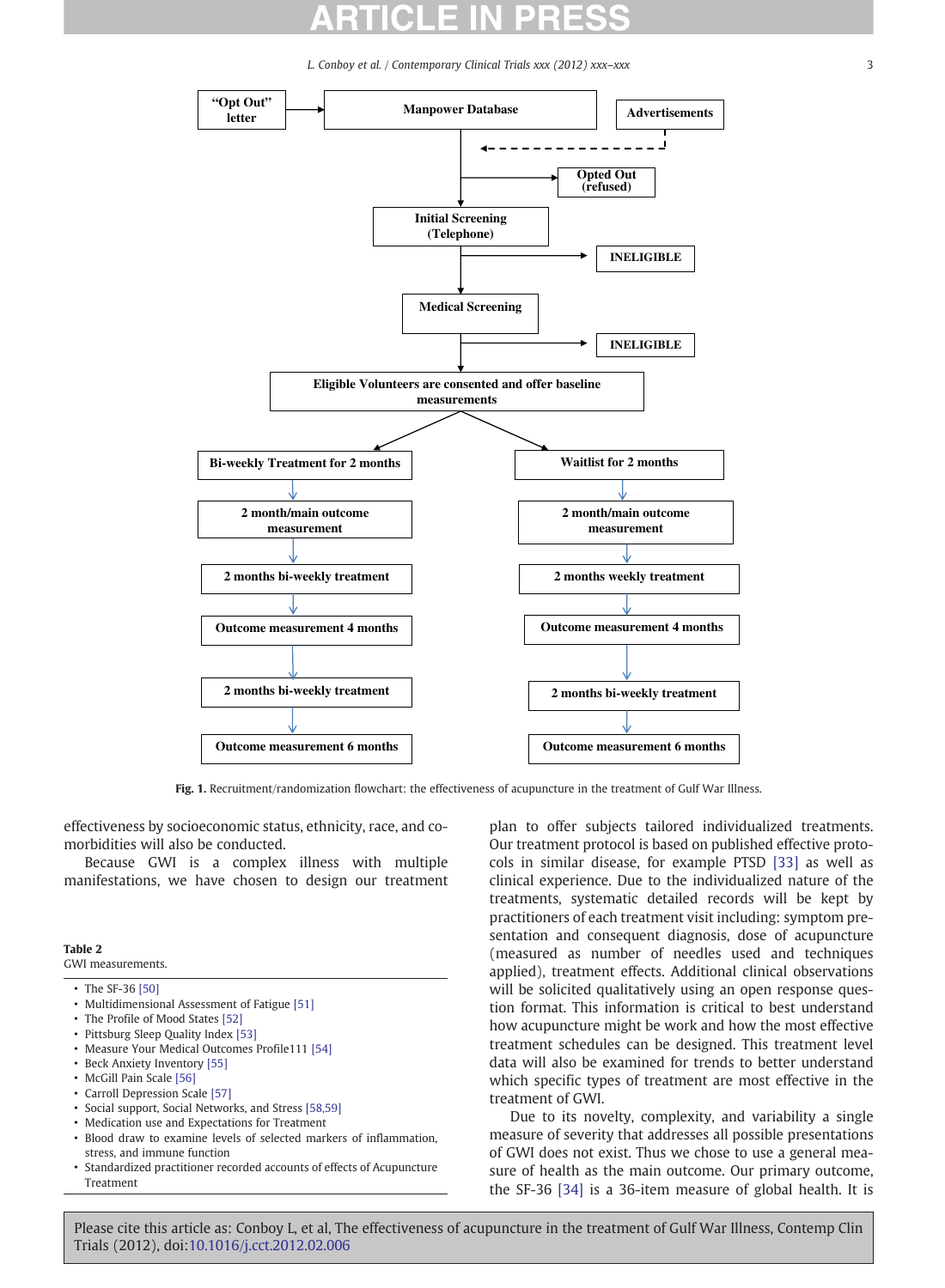well recognized with good reliability and validity. Items address multiple aspects of physical and mental health as well as functionality. Experience to date from nearly 400 randomized controlled clinical trials suggests that the SF-36 is also a useful tool for evaluating the benefits of alternative treatments [\[35\]](#page-5-0).

#### 2.4. Acupuncture intervention

Subjects are randomized to one of two groups: (1) one group of patients will receive acupuncture evaluation and treatment twice per week for 6 months, (2) the wait-list comparison group will continue usual care from baseline for 2 months, at which point they will begin weekly treatments for 4 months. We chose to offer weekly treatment after the first 2 months of wait list in order to offer treatment to all subjects, as well as gather data to begin to consider questions of dose of acupuncture; such as is biweekly treatment more effective than weekly treatment.

Licensed acupuncturists with at least 5 years of clinical experience, who have received additional training concerning GWI, will provide the acupuncture treatments. During the first session, the acupuncturist will conduct an interview reviewing the subject's medical history and presenting symptoms. Generally, during the physical examination, the practitioner evaluates areas of pain and aspects of diagnosis from the perspective of Traditional Chinese Medicine (TCM), including condition of the tongue, pulse, meridians, and acupoints. The subject's most distressing and other significant symptoms are identified and evaluated for TCM diagnosis. Each subject will receive an individualized treatment protocol that specifically addresses his or her unique pattern of symptoms. Individualized treatment is especially well suited for the highly variable presentation of Gulf War Illness (GWI) because the practitioner can alter the treatment plan based on how the patient is presenting at the moment; acupuncture treatment trials with pragmatic designs have shown effectiveness for pain [\[36\].](#page-5-0)

Individualized treatment was also chosen because the specific mechanisms and most appropriate acupuncture treatment protocols for GWI are not yet known; that is GWI is still poorly understood by both Western and East Asian Medicine. Our study investigators have previously and with success used a technique of diagnosis and treatment called manualization [\[37\]](#page-5-0); this technique shapes providers' choices when best practice evidence is available allowing for improved replicability of treatments. However, while the symptoms of GWI have been successfully treated with acupuncture, a best practice evidence base is not yet available for GWI; thus the use of a manualized approach would be premature.

Each treatment session lasts about an hour. Brief interviews begin each subsequent session to review progress, prioritize symptoms, and identify any questions or concerns. After needle insertion, subjects can expect to rest comfortably or nap. From 10 to 35 sterile, disposable needles will be inserted, with a technique characteristic of TCM known as "obtaining de qi," an elicited response felt by both the patient and the acupuncturist. The needling sensation, adjusted for the comfort and safety of each patient, may be experienced as a pinch that rapidly subsides, or a sense of spreading pressure, dull ache, or warmth. Several types of needles,

including from 32 to 38 gauge, and lengths from 15 mm to 50 mm, will be used on various parts of the body. Insertion depths vary by location, from subcutaneous to about 25 mm. Needles are retained 30–45 minutes. Choice of acupoints may vary during subsequent treatments to improve results.

A number of co-interventions will be used to supplement manual needling, usually 1 or 2 in each session, at the discretion of the acupuncturist. Electroacupuncture will be used for its efficacy in reducing pain and inflammation [\[38\]](#page-5-0). Heat therapies will be used when appropriate, including heat lamp and moxibustion, a process in which a topical herbal product is heated on the needle or skin. Tui na, cupping and gua sha will be used, massage techniques in which rubbing, pressing, and scraping are applied to the body with the hands or with instruments. To prolong effects of treatment, tiny metallic balls, tacks or magnets may be applied to points after needling. The initial dose of acupuncture is twice per week for the main treatment group. The wait-list group receives treatment once per week beginning after the 2 month waiting period.

Numerous studies have shown that acupuncture is safe when provided by professionally trained practitioners. Minor adverse effects of acupuncture may include needling pain, hematoma, and slight bleeding at the needle sites, as well as transient dizziness or drowsiness [\[39\].](#page-5-0) Serious adverse events are extremely rare. In a systematic review of 12 prospective studies scrutinizing over a million treatments, the very low risk of serious adverse event, mostly trauma from needle puncture or infection, was estimated at 0.05 per 10,000 treatments, a risk below that of many common medical treatments [\[40\]](#page-5-0).

#### 2.5. Data analysis

Our study is designed to give us adequate power to detect clinically meaningful differences between treatment groups. Previous acupuncture research using our main outcome, the SF-36, in pain conditions [\[41,42\]](#page-5-0) show a consistent standard deviation of 20 points in the Physical Component Summary score of the SF-36 for both baseline values and change scores. Sixty individuals per group (total  $n = 120$ ) would offer us a power of 80% to detect the difference between groups of 7 points. Using Cohen's d estimation of effect size [\[43\]](#page-5-0):

$$
d = \frac{mean_1 - mean_2}{\sqrt{(SD_1^2 + SD_2^2)/2}}
$$

A sample size of 60 will allow us to see a moderate effect. In further support of our main outcome a 7 unit improvement has been shown to be clinically relevant [44–[46\]](#page-5-0) .

Although we do not expect attrition to be large, we expect a dropout rate of no more than 10% by the 8-week endpoint. The length of the treatment window could increase drop-out rate. Still a veteran's population may have fewer other options for care, a factor that should increase adherence. Thus we plan to oversample to a target sample size of 67 subjects per group (total  $n = 134$ ) to assure that our power to detect effects is maintained. For our calculations, we will use the normal distribution assumption and explore this using a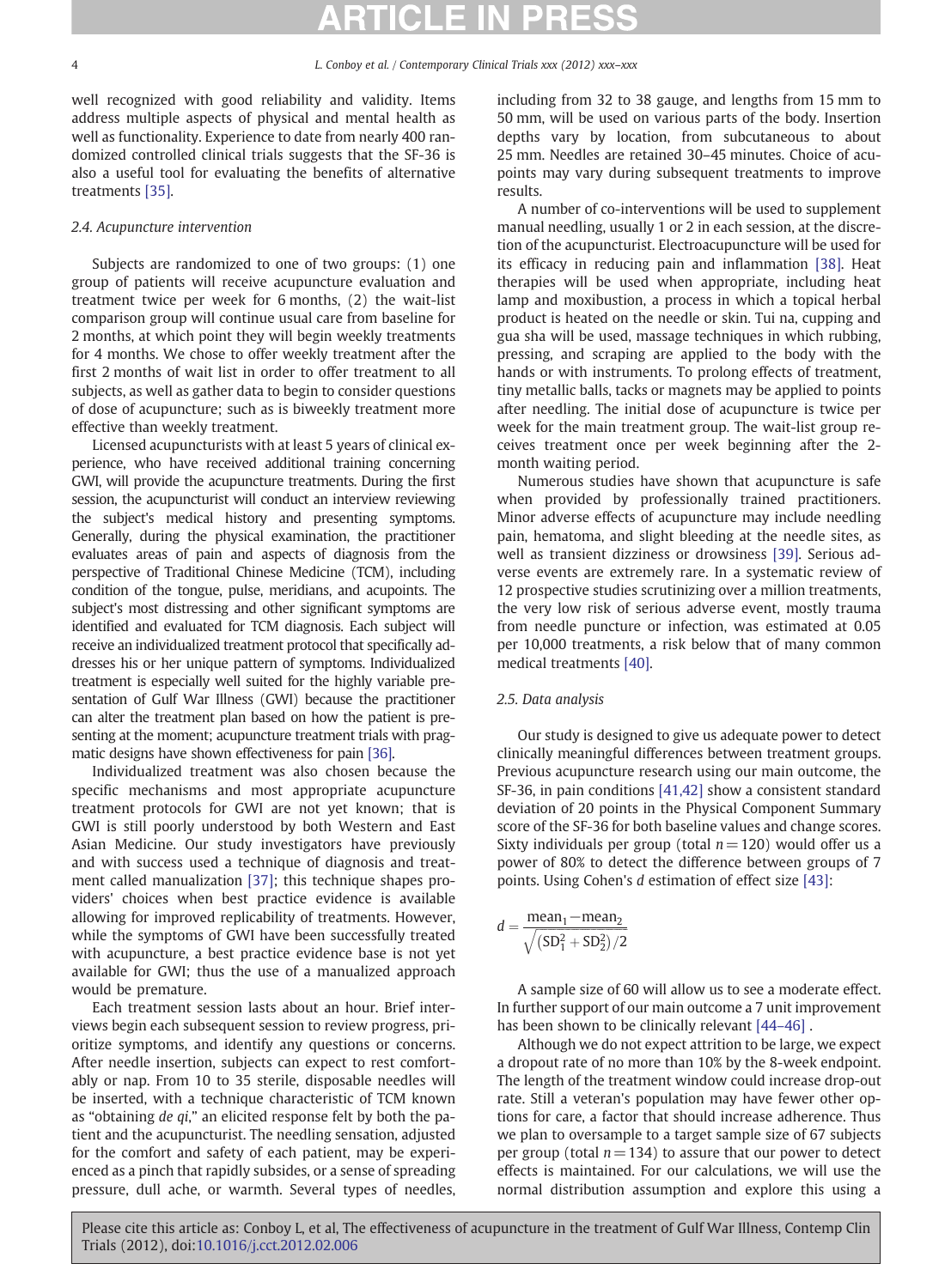<span id="page-4-0"></span>normal plot and goodness of fit test. If violations are found, non-parametric tests or transformations will be utilized. Variance equivalence will be tested using the F-test. Our protocol is designed to assure sample independence and adherence will be closely monitored. Before beginning the main statistical analyses, baseline variable levels across groups will first be considered to assess group equivalence. If the groups are not balanced on any baseline characteristics, these factors will be considered as variables in later multivariate regressions.

Comparisons between the treatment and wait-list groups will be based on improvement on our main outcome, SF-36 scores. We are considering the primary outcome to be the Physical Component Summary score of the SF-36. We chose to use the SF-36 in order to show general health related quality of life in this population with very diverse complaints. The Physical component subscale was chosen because it focuses on 2 of the three Centers for Disease Control GWI clusters (fatigue and musculosketal complaints). An intention to treat analysis will consider mean differences between groups following 2 months of treatment using Student's t-tests at an alpha= 0.05. Analyses of secondary outcomes will include a test for mean differences between groups using two-sided Student's *t*-tests at an alpha $= 0.05$ .

#### 3. Results

This study is still ongoing thus we do not have clinical results to report. We are finding the protocols to be highly feasible and have strong anecdotal evidence that treatments are enjoyable. First, many of our subjects have told us that they want to continue with treatments and a few have tried to re-enroll in the study. Second, many of our new subjects have been referred by subjects already enrolled in the study. That is, the subjects are telling their friends. This word of mouth advertising is also a good indicator that the vets are enjoying the process and want their friends to have the benefits too. Last, as of this writing our drop-out rate is less than 5%  $(n=2)$ ; these two subjects were upset that they were not randomized to the immediate treatment and this did not begin the protocol.

### 4. Conclusions

Twenty years following deployment in the first Persian Gulf War, widespread and sometimes severe symptoms have been remarkably persistent in an estimated 100,000 US military personnel who first became ill following their service. This study is designed to find an effective treatment for the management of GWI symptoms as well as for individuals with similar exposures. Numerous studies have shown that acupuncture is a widely available [\[47\]](#page-5-0) safe, effective, and cost-effective in the treatment of other diseases and syndromes with similar presentations to GWI. Given this research, it is likely that acupuncture treatment may benefit veterans with persistent symptoms who are still injured due to their service, as well as other military and civilian populations impacted by chronic multi-symptom illness and its co-morbidities.

This study is also designed to gather data on the mechanisms of healing in GWI and of acupuncture; this information can be generalized toward the development of treatments of other diseases and disorders associated with military service, and improving the health and quality of life of active service personnel as well as veterans. Our multiple-measurement package allows for depth and breadth in the usability of findings; we can better understand the specific disease in question, and our results can be directly usable by researchers in other health research specialties. In a military context, this is an important consideration as use of Veterans Affairs mental health services have greatly increased, by Persian Gulf-era veterans, and also returning Iraq/Afghanistan veterans as well as Vietnam era veterans [\[48\]](#page-5-0). Acupuncture may be an effective, safe, low-cost treatment option for our returning military.

Little is known about GWI and the specific mechanisms of acupuncture in the treatment of GWI making a lowconstraint design the appropriate choice. This naturalistic RCT includes individualized protocols, a clinically supported length and dose of treatment, and a wait list control arm, which offers the ethical benefit that all subjects receive treatment during the study.

### Acknowledgements

This study is funded by a grant from United States Department of Defense (W81XWH-09-2-0064). The sponsor was not involved in the study design; in the collection, analysis or interpretation of data; in the writing of the report; or in the decision to submit the paper for publication.

#### References

- [1] Ozakinci G, Hallman WK, Kipen HM. Persistence of symptoms in veterans of the First Gulf War: 5-year follow-up. Environ Health Perspect Oct 2006;114(10):1553–7.
- [2] Blanchard MS, Eisen SA, Alpern R, Karlinsky J, Toomey R, Reda DJ, et al. Chronic multisymptom illness complex in Gulf War I veterans 10 years later. Am J Epidemiol Jan 1 2006;163(1):66–75 Epub 2005 Nov 17.
- [3] Hallman WK, Kipen HM, Diefenbach M, Boyd K, Kang H, Leventhal H, et al. Symptom patterns among Gulf War registry veterans. Am J Public Health Apr 2003;93(4):624–30.
- [4] Centers for Disease Control and Prevention. Unexplained illness among Persian Gulf War veterans in an Air National Guard unit: preliminary report—August 1990–March 1995. MMWR Morb Mortal Wkly Rep 1995;44:443–7.
- [5] Blanchard MS, Eisen SA, Alpern R, Karlinsky J, Toomey R, Reda DJ, et al. Chronic multisymptom illness complex in Gulf War I veterans 10 years later. Am J Epidemiol Jan 1 2006;163(1):66–75 Epub 2005 Nov 17.
- [6] Ozakinci G, Hallman WK, Kipen HM. Persistence of symptoms in veterans of the First Gulf War: 5-year follow-up. Environ Health Perspect Oct 2006;114(10):1553–7.
- [7] Blanchard MS, Eisen SA, Alpern R, Karlinsky J, Toomey R, Reda DJ, et al. Chronic multisymptom illness complex in Gulf War I veterans 10 years later. Am J Epidemiol Jan 1 2006;163(1):66–75 Epub 2005 Nov 17.
- [8] Bullock ML, Pheley AM, et al. Characteristics and complaints of patients seeking therapy at a hospital-based alternative medicine clinic. J Altern Complement Med 1997;3(1):31–7.
- [9] Cassidy CM. Chinese medicine users in the United States. Part I. J Alt Comp Med 1998;4(1):17–27.
- [10] Haake M, Muller HH, Schade-Brittinger C, Basler H, Schafer H, Maier C, et al. German acupuncture trials (GERAC) for chronic low back pain. Arch Intern Med 2007;167(17):1892–8.
- [11] Berman BM, Ezzo J, Hadhazy V, Swyers JP. Is acupuncture effective in the treatment of fibromyalgia? J Fam Pract Mar 1999;48(3):213–8.
- [12] Tukmachi E, Jubb R, Dempsey E, Jones P. The effect of acupuncture on the symptoms of knee osteoarthritis—an open randomized controlled study. Acupunct Med Jun 2004;22(1):14–22.
- [13] Niemtzow R, Gambel J, Helms J, Pock A, Burns S, Baxter J. Integrating ear and scalp acupuncture techniques into the care of blast-injured United